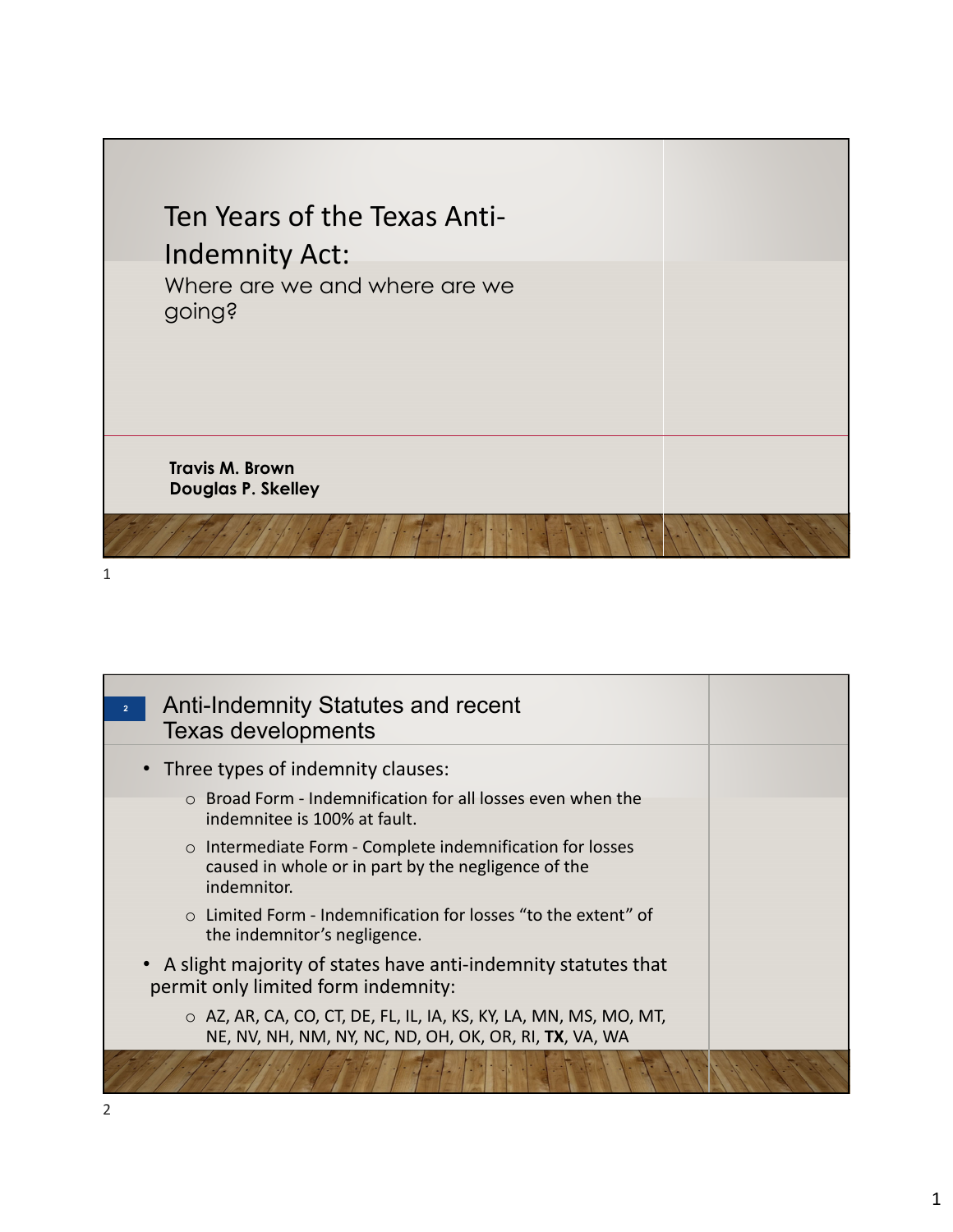



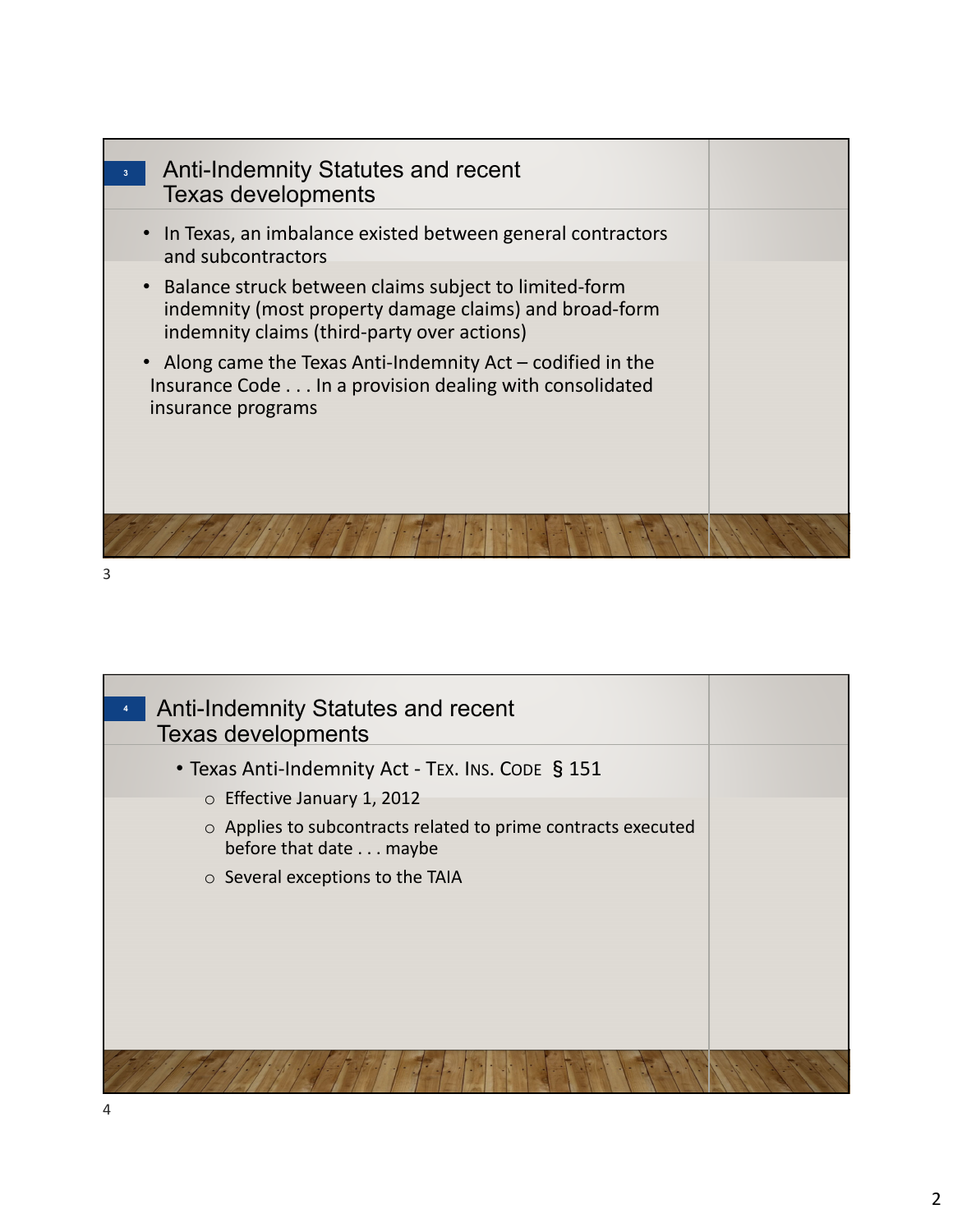| <b>Anti-Indemnity Statutes and recent</b><br>$5-1$<br><b>Texas developments</b>                                                                                                                                                                                                                                                                                                                                                                                                                                                                                                                                                                                                                                                              |  |
|----------------------------------------------------------------------------------------------------------------------------------------------------------------------------------------------------------------------------------------------------------------------------------------------------------------------------------------------------------------------------------------------------------------------------------------------------------------------------------------------------------------------------------------------------------------------------------------------------------------------------------------------------------------------------------------------------------------------------------------------|--|
| • Texas Anti-Indemnity Act - TEX. INS. CODE § 151.102                                                                                                                                                                                                                                                                                                                                                                                                                                                                                                                                                                                                                                                                                        |  |
| $\circ$ Except as provided by § 151.103, a provision in a<br>construction contract, or in an agreement collateral to or<br>affecting a construction contract, is void and unenforceable<br>as against public policy to the extent that it requires an<br>indemnitor to indemnify, hold harmless, or defend a party,<br>including a third party, against a claim caused by the<br>negligence or fault, the breach or violation of a statute,<br>ordinance, governmental regulation, standard, or rule, or<br>the breach of contract of the indemnitee, its agent or<br>employee, or any third party under the control or<br>supervision of the indemnitee, other than the indemnitor<br>or its agent, employee, or subcontractor of any tier. |  |
|                                                                                                                                                                                                                                                                                                                                                                                                                                                                                                                                                                                                                                                                                                                                              |  |



| Anti-Indemnity Statutes and recent<br><b>Texas developments</b>                                                                                                                                                                                                                                                                                                                                                                                                                                                                                                                                                                                                     |  |
|---------------------------------------------------------------------------------------------------------------------------------------------------------------------------------------------------------------------------------------------------------------------------------------------------------------------------------------------------------------------------------------------------------------------------------------------------------------------------------------------------------------------------------------------------------------------------------------------------------------------------------------------------------------------|--|
| • Texas Anti-Indemnity Act - TEX. INS. CODE § 151.001(5)                                                                                                                                                                                                                                                                                                                                                                                                                                                                                                                                                                                                            |  |
| ○ "construction contract" means: a contract, subcontract, or<br>agreement, or a performance bond assuring the<br>performance of any of the foregoing, entered into or made<br>by an owner, architect, engineer, contractor, construction<br>manager, subcontractor, supplier, or material or equipment<br>lessor for the design, construction, alteration, renovation,<br>remodeling, repair, or maintenance of, or for the furnishing<br>of material or equipment for, a building, structure,<br>appurtenance, or other improvement to or on public or<br>private real property, including moving, demolition, and<br>excavation connected with the real property. |  |
|                                                                                                                                                                                                                                                                                                                                                                                                                                                                                                                                                                                                                                                                     |  |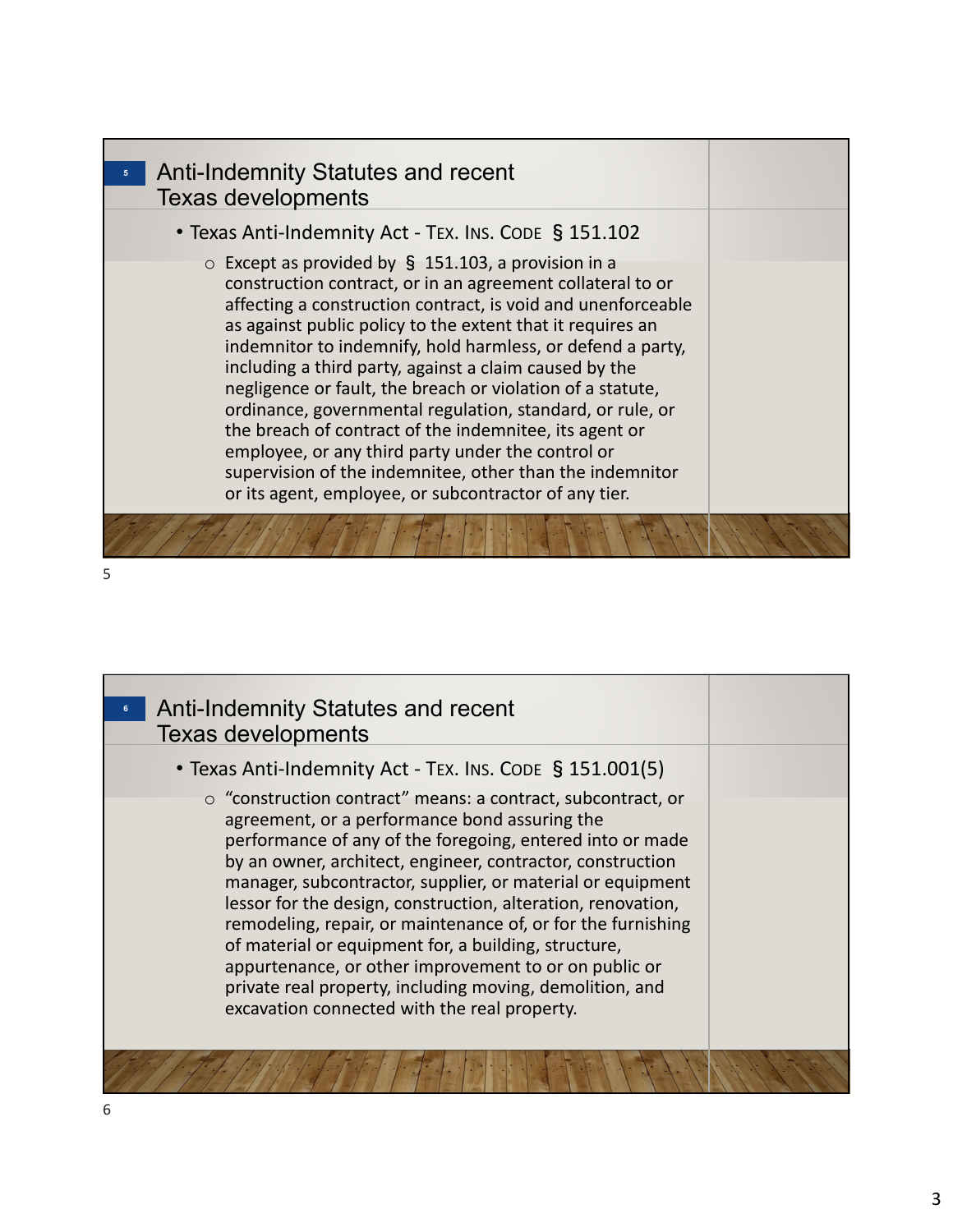| Anti-Indemnity Statutes and recent<br>7 <sup>1</sup>                                                                                                                                                                                                                                                                                              |  |
|---------------------------------------------------------------------------------------------------------------------------------------------------------------------------------------------------------------------------------------------------------------------------------------------------------------------------------------------------|--|
| <b>Texas developments</b>                                                                                                                                                                                                                                                                                                                         |  |
| • Texas Anti-Indemnity Act – Tex. Ins. Code § 151.103:                                                                                                                                                                                                                                                                                            |  |
| ○ Section 151.102 does not apply to a provision in a<br>construction contract that requires a person to<br>indemnify, hold harmless, or defend another party to<br>the construction contract or a third party against a claim<br>for the bodily injury or death of an employee of the<br>indemnitor, its agent, or its subcontractor of any tier. |  |
|                                                                                                                                                                                                                                                                                                                                                   |  |

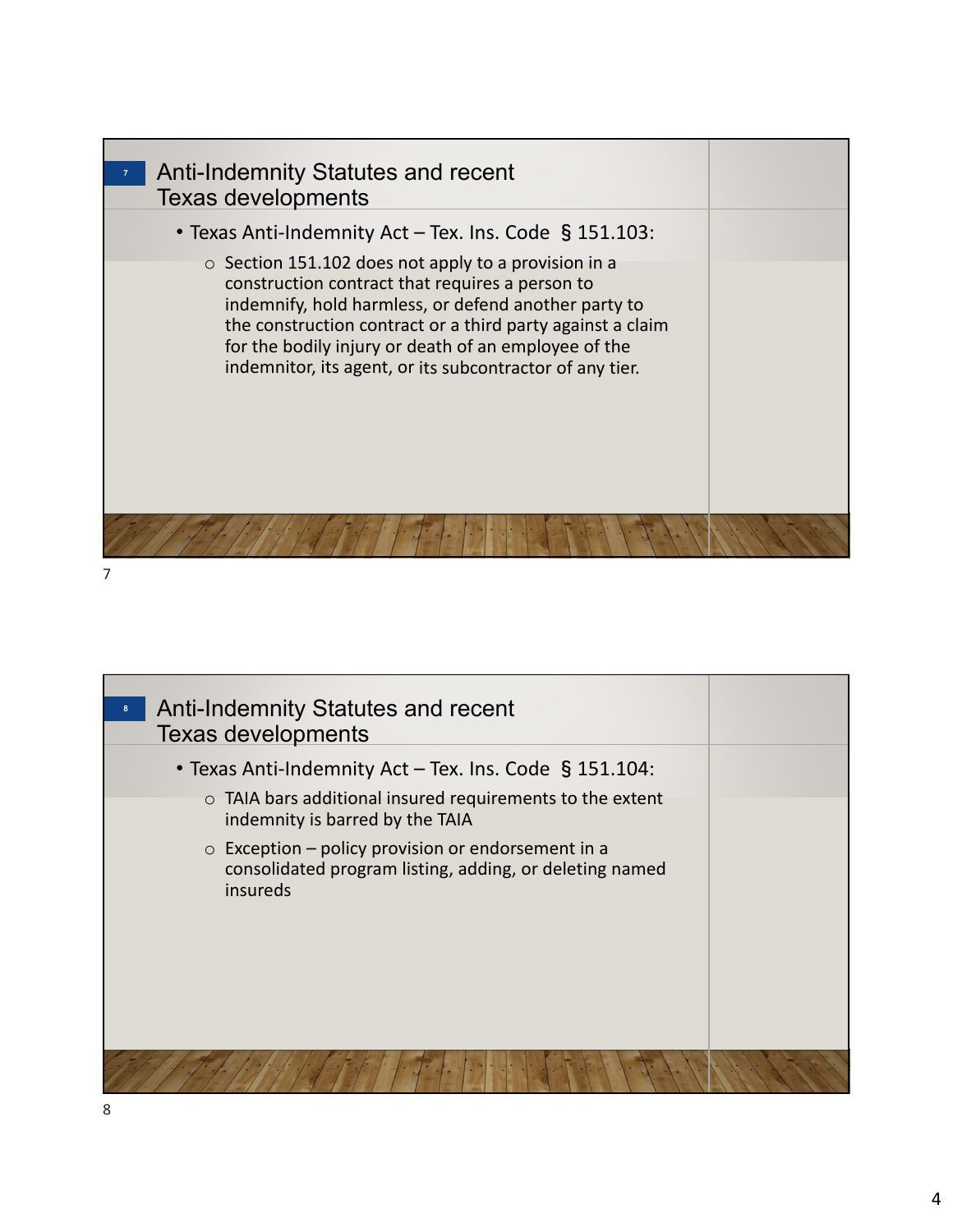| 9 | <b>Anti-Indemnity Statutes and recent</b><br><b>Texas developments</b>                                     |  |
|---|------------------------------------------------------------------------------------------------------------|--|
|   | <b>Recent Texas Developments</b>                                                                           |  |
|   | • After 10 years of virtually no case law, four opinions have been<br>issued this year:                    |  |
|   | $\circ$ Signature Industrial Services, LLC v. International Paper Co.,<br>638 S.W.3d 179 (Tex. 2022);      |  |
|   | ○ BNSF Railway Co. v. Jones Lang Lasalle Americas, Inc., 2022<br>WL 562898 (N.D. Tex. Feb. 24, 2022);      |  |
|   | o Maxim Crane Works, L.P. v. Zurich American Ins. Co., 642<br>S.W.3d 551 (Tex. 2022); and                  |  |
|   | $\circ$ Knife River Corp. – South v. Zurich American Ins. Co., 2022<br>WL 686625 (N.D. Tex. Mar. 8, 2022). |  |
|   |                                                                                                            |  |

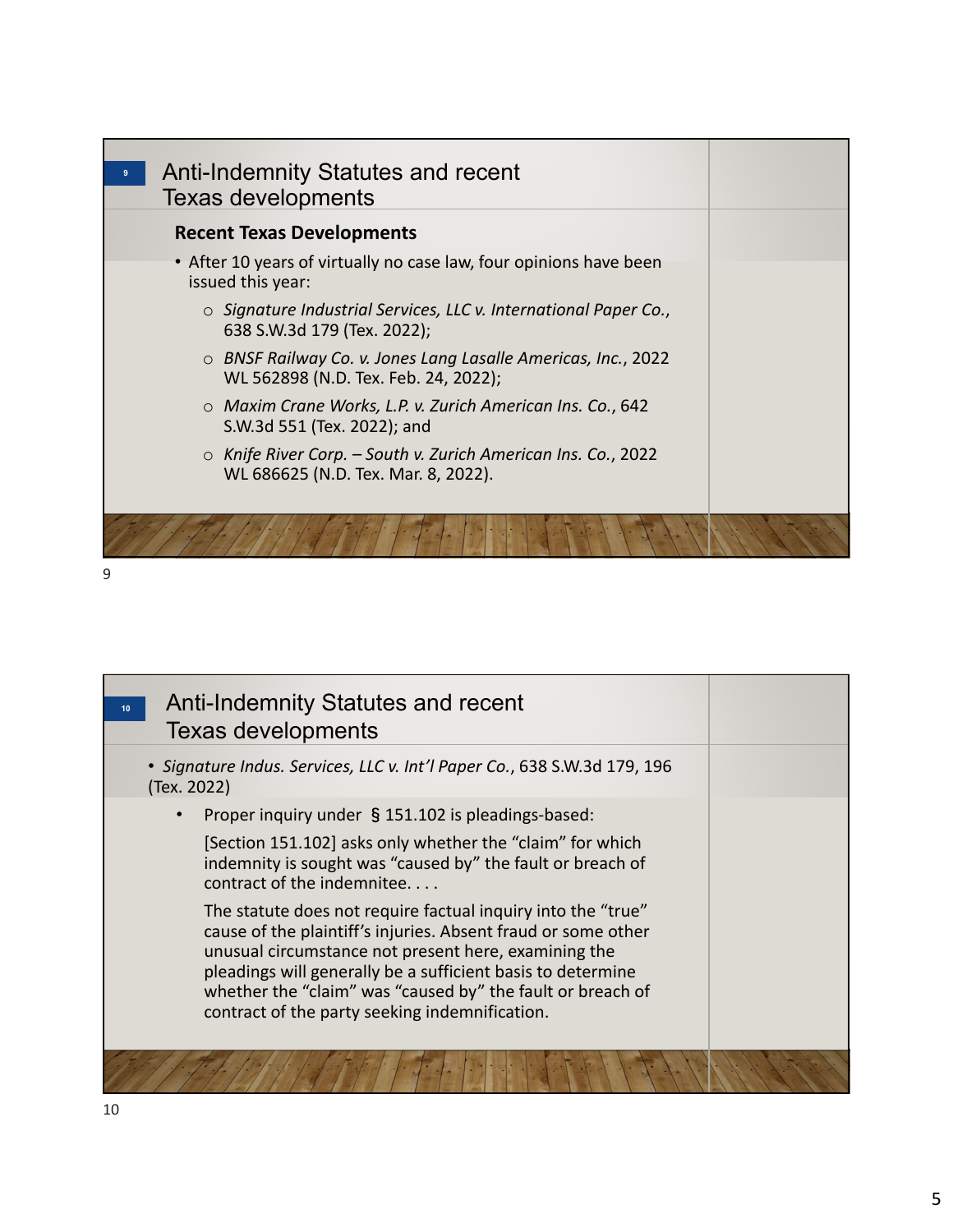| <b>Anti-Indemnity Statutes and recent Texas</b><br>11<br>developments                                                                                                                                            |  |
|------------------------------------------------------------------------------------------------------------------------------------------------------------------------------------------------------------------|--|
| • Maxim Crane Works, L.P. v. Zurich American Ins. Co.                                                                                                                                                            |  |
| Maxim leased a crane to subcontractor Berkel & Company<br>$\bullet$<br>Contractors, Inc. for use on a 2013 construction project to<br>build a large office campus in Houston.                                    |  |
| While being operated by a Berkel employee, the crane<br>$\bullet$<br>collapsed, seriously injuring Tyler Lee, an employee of the<br>general contractor, Skanska USA Building, Inc. Lee sued<br>Maxim and Berkel. |  |
| Berkel was enrolled in Skanska's CCIP, but Maxim was not<br>$\bullet$<br>because it was an expressly excluded subcontractor/vendor<br>under the terms of the CCIP.                                               |  |
| Under the Texas Workers Compensation Act (TWCA), Lee was<br>$\bullet$<br>found to be a statutory co-employee of Berkel.                                                                                          |  |
|                                                                                                                                                                                                                  |  |



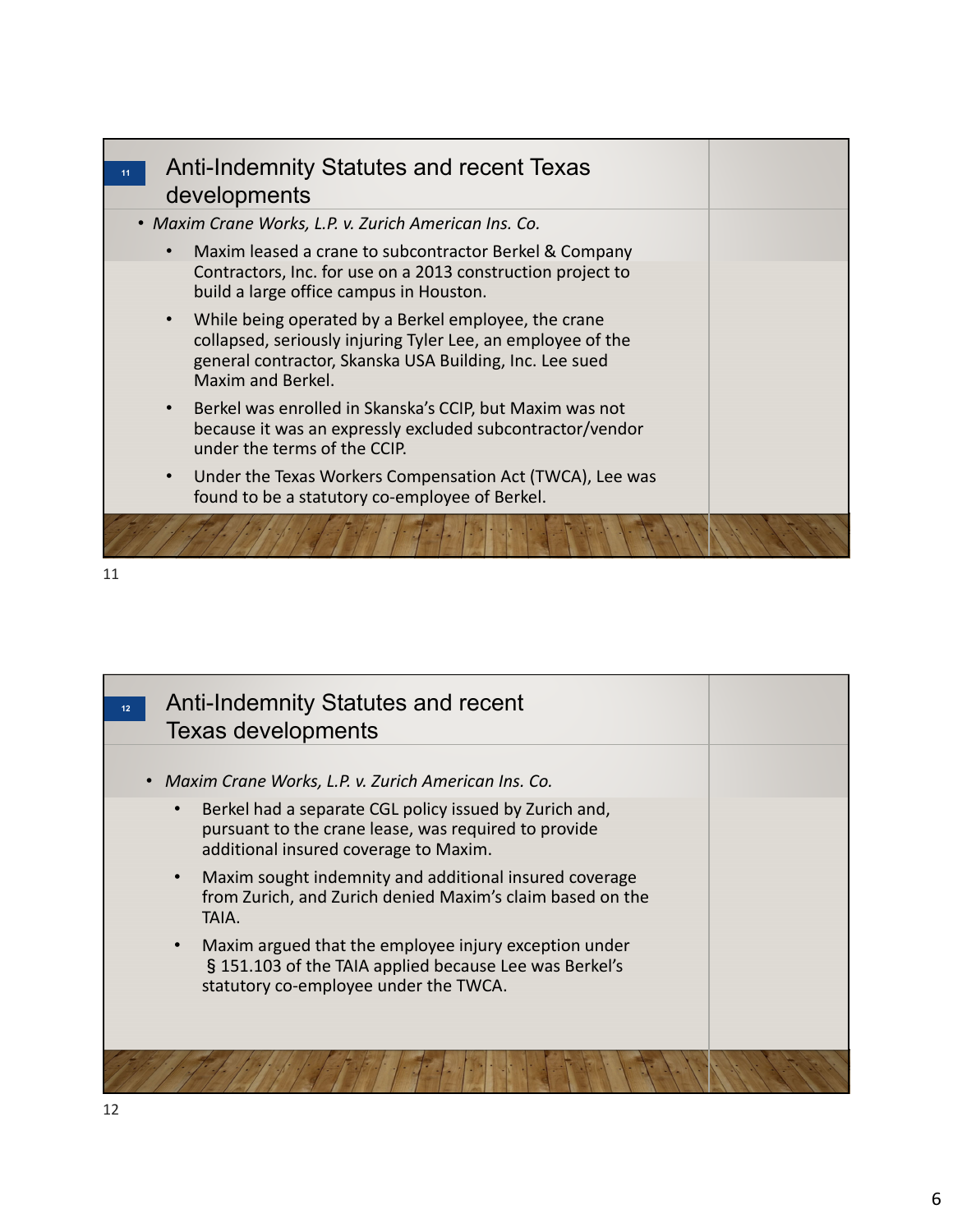

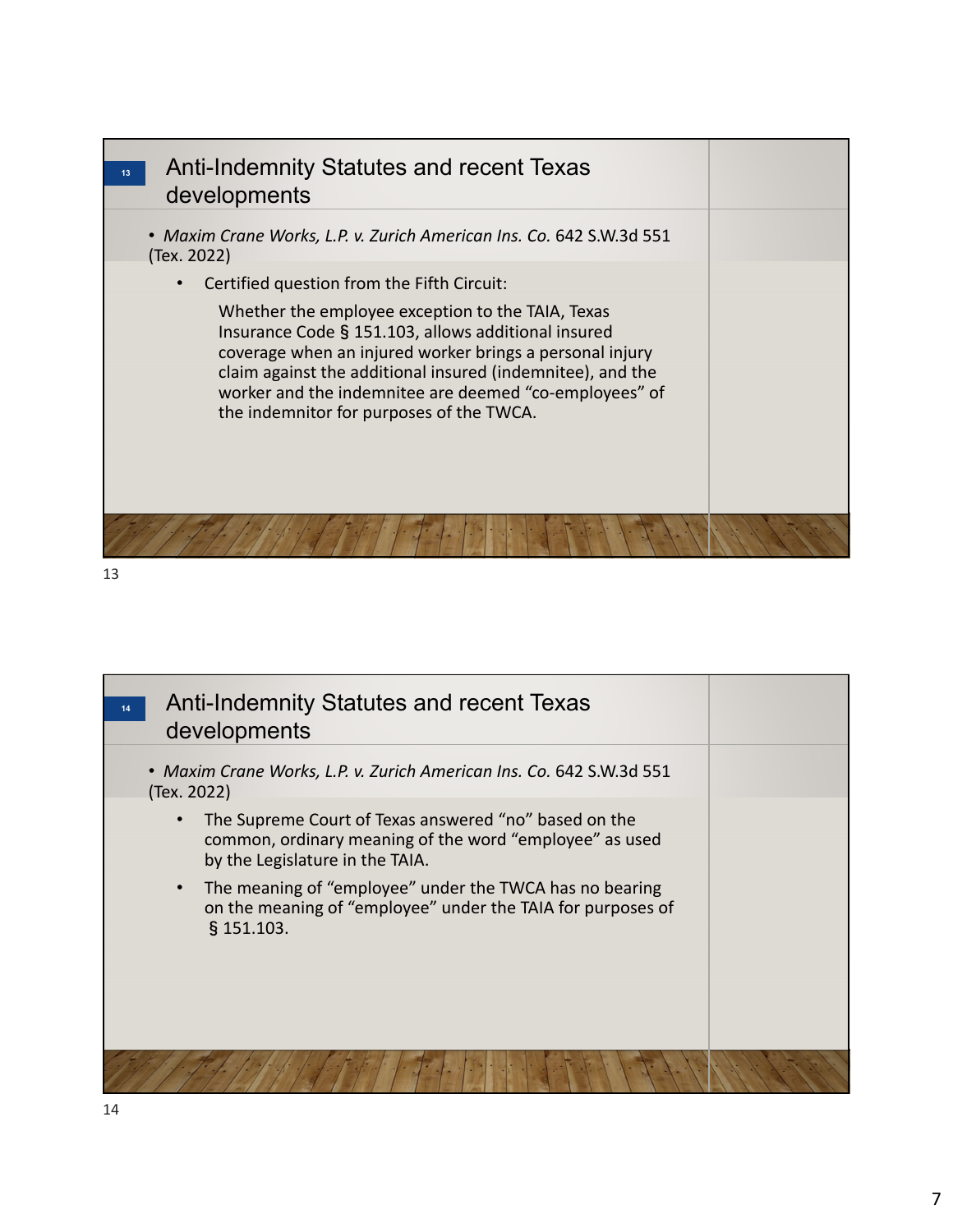

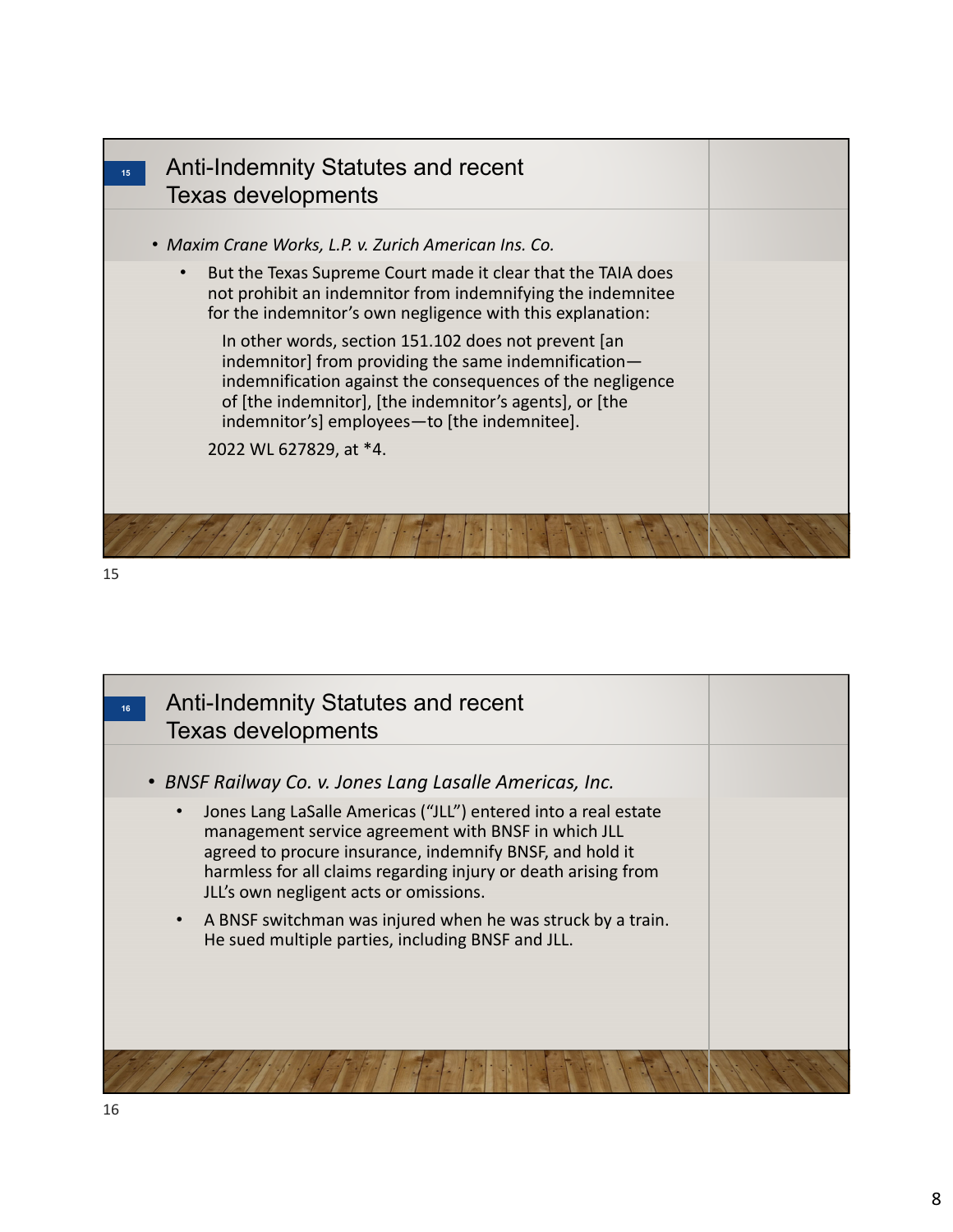

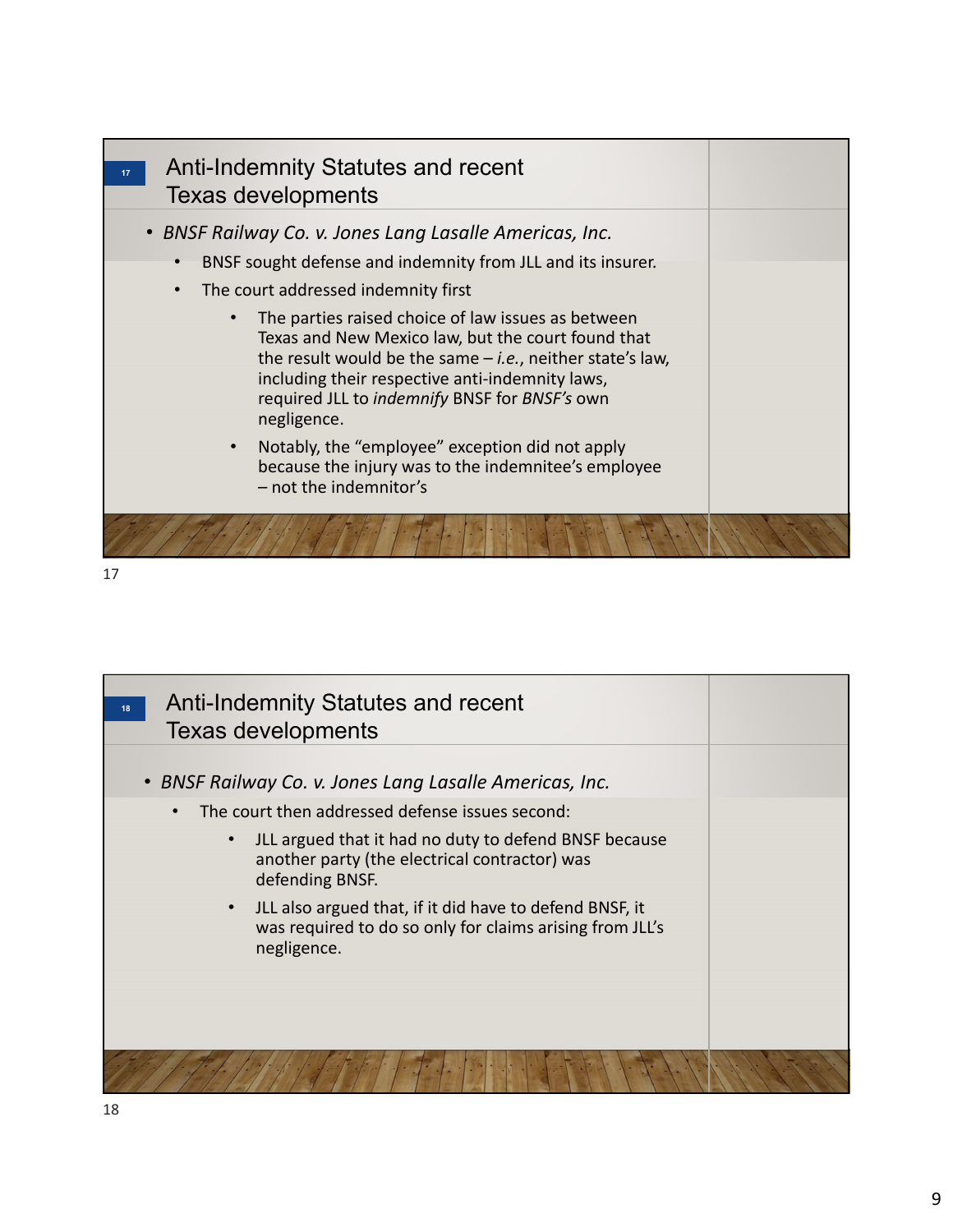| Anti-Indemnity Statutes and recent<br><b>Texas developments</b>                                                                                                                                                                             |  |
|---------------------------------------------------------------------------------------------------------------------------------------------------------------------------------------------------------------------------------------------|--|
| • BNSF Railway Co. v. Jones Lang Lasalle Americas, Inc.<br>The court rejected those arguments.                                                                                                                                              |  |
| The court noted that there is a duty to defend if the<br>$\bullet$<br>underlying complaint includes at least one covered claim, and<br>the underlying complaint against BNSF alleged JLL's<br>negligence, along with BNSF's own negligence. |  |
| Since JLL's alleged negligence was a covered claim, JLL had to<br>defend the entire lawsuit.                                                                                                                                                |  |
|                                                                                                                                                                                                                                             |  |

| <b>Anti-Indemnity Statutes and recent</b><br>20<br><b>Texas developments</b>                                                                                                                                                                                |  |
|-------------------------------------------------------------------------------------------------------------------------------------------------------------------------------------------------------------------------------------------------------------|--|
| • Knife River Corp. – South v. Zurich American Ins. Co.                                                                                                                                                                                                     |  |
| Underlying claim arose out of an accident that occurred on a<br>$\bullet$<br>highway project.                                                                                                                                                               |  |
| Knife River was the general contractor and sought a defense<br>$\bullet$<br>and indemnity as to a settlement for the underlying lawsuit<br>under CGL and excess policies issued by Zurich to AWP, the<br>subcontractor for the signage work on the project. |  |
| Underlying petition claimed that Knife River and AWP were<br>$\bullet$<br>responsible for the allegedly hazardous sign placement in the<br>construction zone, arguably alleging that Knife River was<br>liable for AWP's negligent acts.                    |  |
|                                                                                                                                                                                                                                                             |  |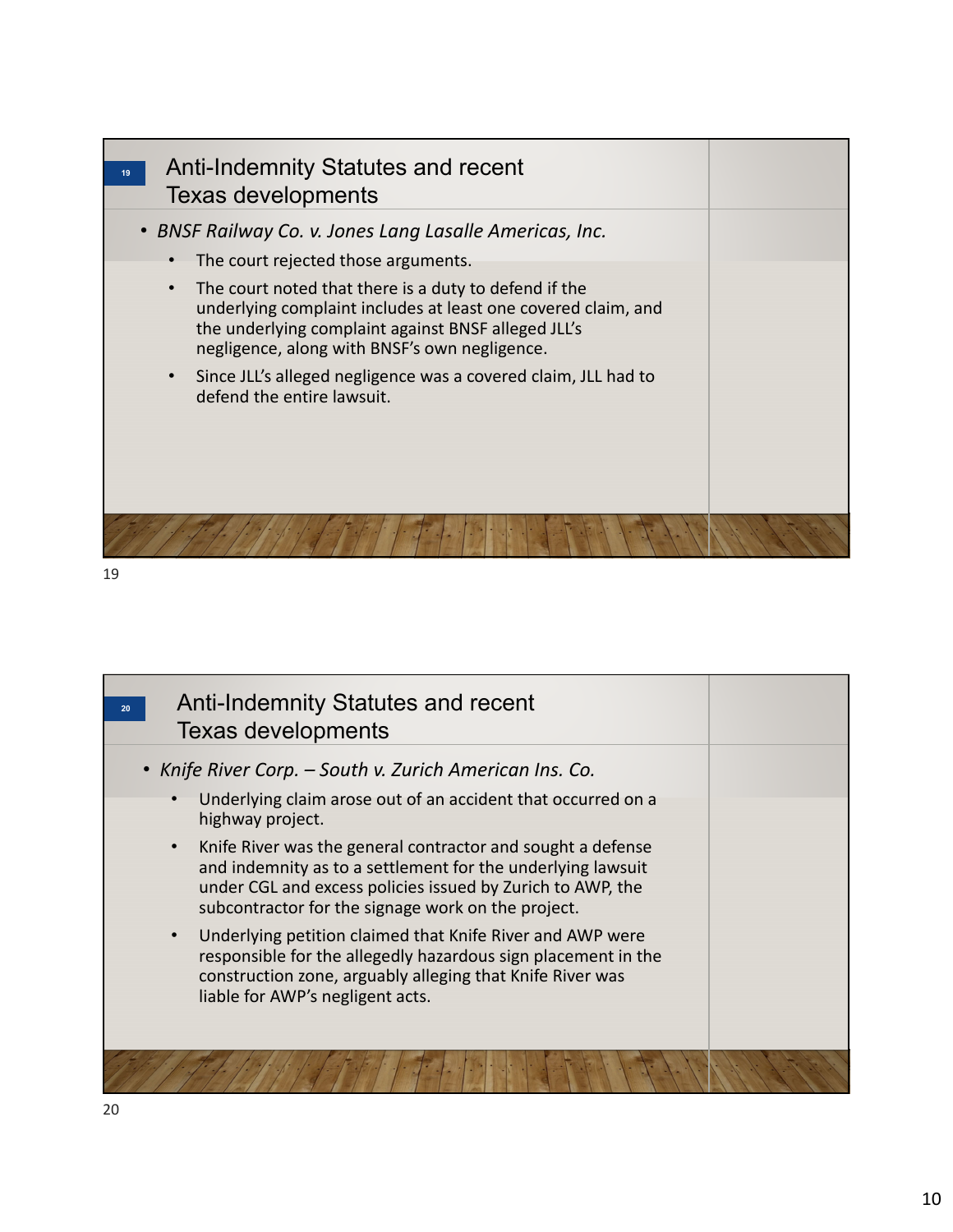

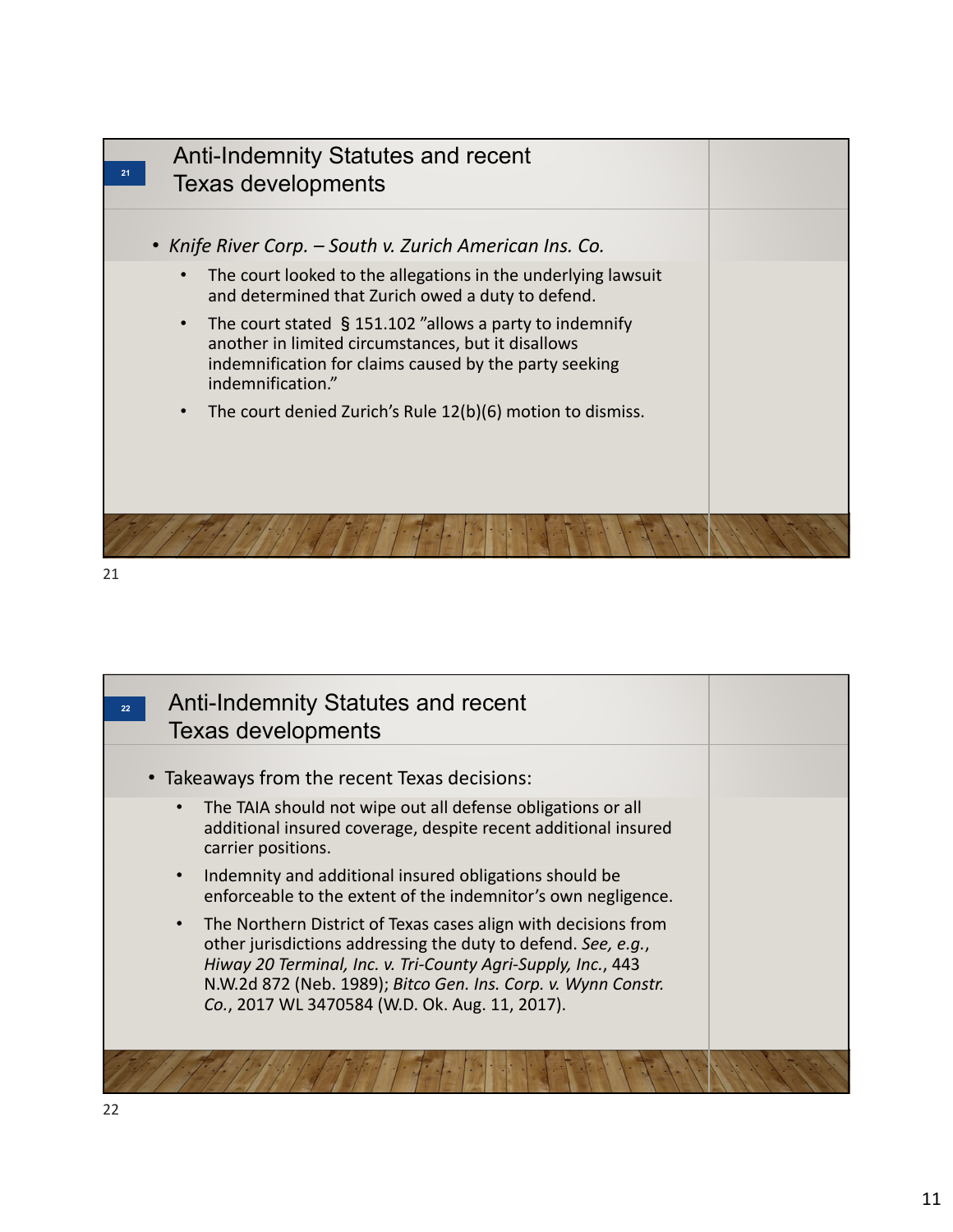| 23 | <b>Anti-Indemnity Statutes and recent</b><br><b>Texas developments</b>                                                                                                                                                                                                                                        |  |
|----|---------------------------------------------------------------------------------------------------------------------------------------------------------------------------------------------------------------------------------------------------------------------------------------------------------------|--|
|    | • Other states have also enforced indemnity provisions to the extent<br>of the indemnitor's negligence due to contractual savings clauses.                                                                                                                                                                    |  |
|    | E.g., Precision Trenchless, LLC v. Saertex multiCom LP, 2021<br>$\bullet$<br>WL 4310668 (D. Conn. Sept. 22, 2021).                                                                                                                                                                                            |  |
|    | • The indemnity provision in the contract violated the<br>Connecticut anti-indemnity statute, but that only barred the<br>portion of the indemnity provision that plainly sought to<br>indemnify the municipality against personal injury or<br>property damage "caused by" the municipality's<br>negligence. |  |
|    | • The savings clause in the provision—"To the fullest extent<br>permitted by Laws and Regulations"-and the contract's<br>severability clause left the rest of the provision in effect.                                                                                                                        |  |
|    |                                                                                                                                                                                                                                                                                                               |  |